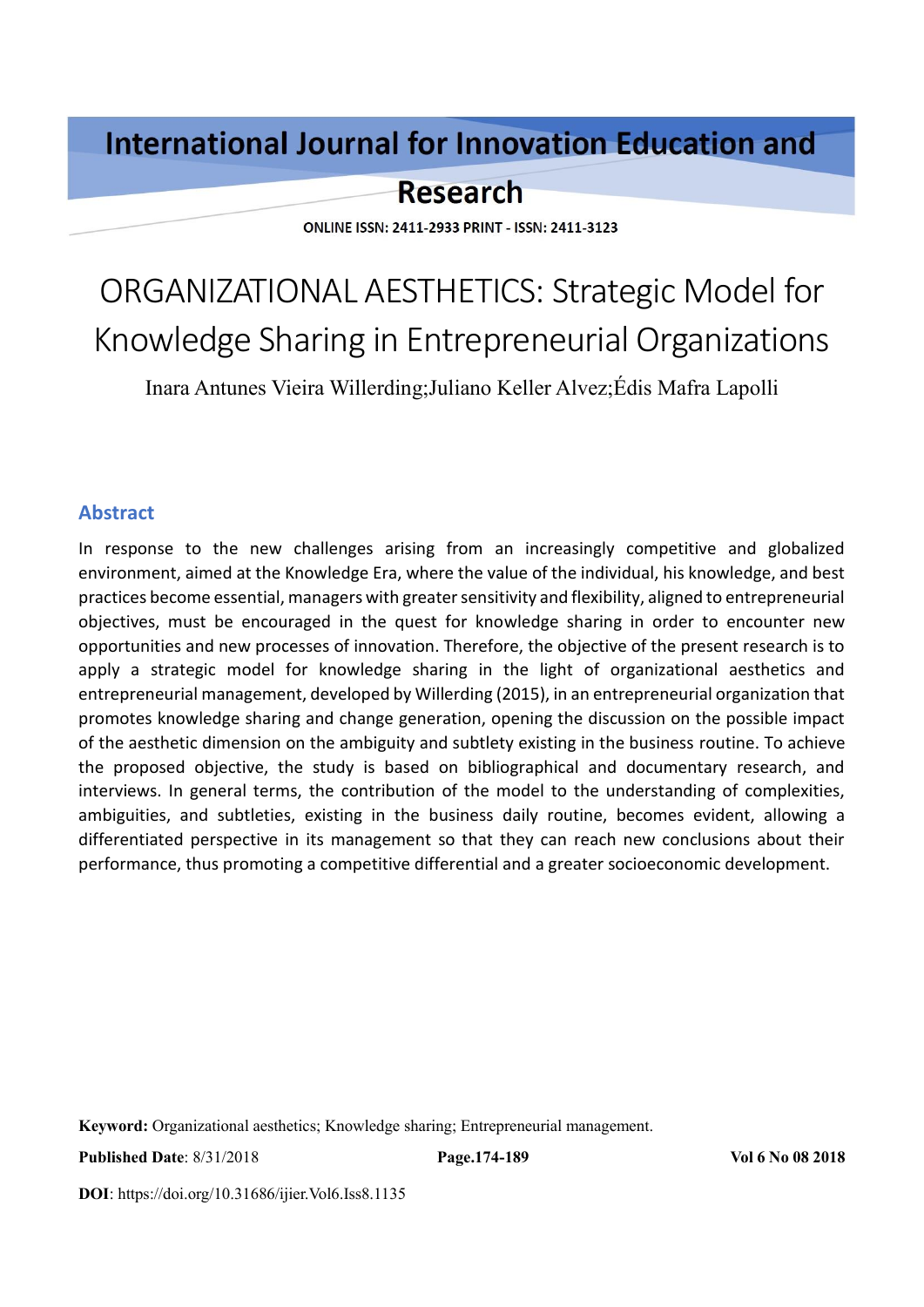## **ORGANIZATIONAL AESTHETICS: Strategic Model for Knowledge**

### **Sharing in Entrepreneurial Organizations**

#### **Inara Antunes Vieira Willerding, Dr.\***

Email: [inara.antunes@gmail.com](mailto:inara.antunes@gmail.com) Postgraduate Program in Engineering and Knowledge Management Federal University of Santa Catarina Florianópolis, SC, Brazil Address: R. Vereador Osni Ortiga, 2037/21 – Lagoa da Conceição – Florianópolis/SC Zip 88062-451 Phone: 55 48 99962 1744

#### **Juliano Keller Alvez, Me.**

Email: [juliano@ceteg.net.br](mailto:juliano@ceteg.net.br) CETEG Consultoria Empresarial Ltda. Palhoça, SC, Brazil Address: Rua Mário Lucena, 68/1002 – Centro – Lages/SC Zip 88502-090 Phone: 55 49 99982 2091

#### **Édis Mafra Lapolli, Dr.**

Email: [edispandion@gmail.com](mailto:edispandion@gmail.com) Postgraduate Program in Engineering and Knowledge Management Federal University of Santa Catarina Florianópolis, SC, Brazil. Address: Rua Duarte Schutel, 100/502 – Centro – Florianópolis/SC Zip 88015-640 Phone: 55 48 99982 5258

#### **Abstract**

*In response to the new challenges arising from an increasingly competitive and globalized environment, aimed at the Knowledge Era, where the value of the individual, his knowledge, and best practices become essential, managers with greater sensitivity and flexibility, aligned to entrepreneurial objectives, must be encouraged in the quest for knowledge sharing in order to encounter new opportunities and new processes of innovation. Therefore, the objective of the present research is to apply a strategic model for knowledge sharing in the light of organizational aesthetics and entrepreneurial management, developed by Willerding (2015), in an entrepreneurial organization that promotes knowledge sharing and change*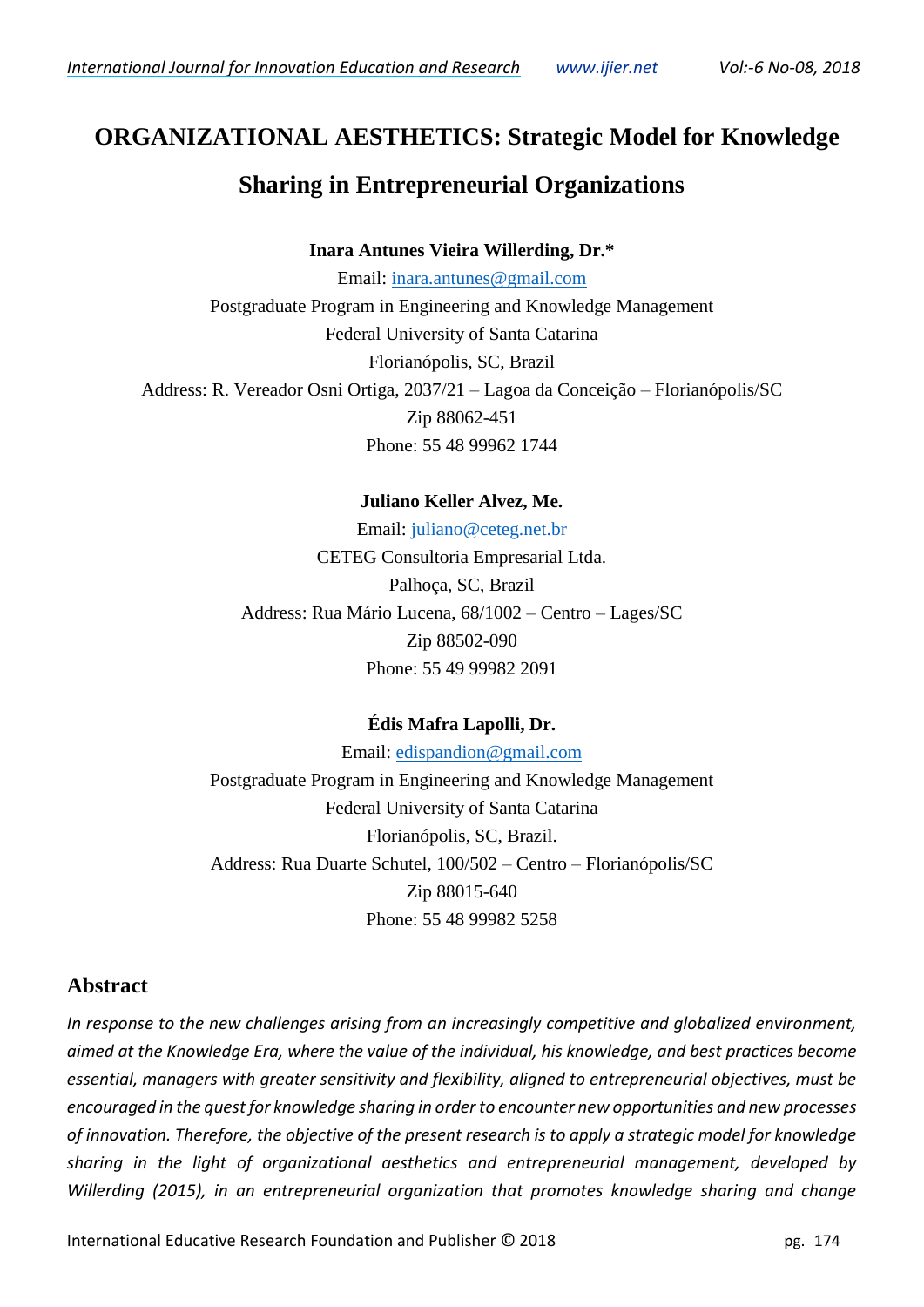*generation, opening the discussion on the possible impact of the aesthetic dimension on the ambiguity and subtlety existing in the business routine. To achieve the proposed objective, the study is based on bibliographical and documentary research, and interviews. In general terms, the contribution of the model to the understanding of complexities, ambiguities, and subtleties, existing in the business daily routine, becomes evident, allowing a differentiated perspective in its management so that they can reach new conclusions about their performance, thus promoting a competitive differential and a greater socioeconomic development.*

**Keywords:** Organizational aesthetics; Knowledge sharing; Entrepreneurial management.

#### **1. Introduction**

l

Management theories, along with the market, have undergone changes in their journey seeking for management models that outline a new organizational vision with easy access and technological distribution, composing a complex, dynamic, and competitive global environment.

Several conceptions emerged during this journey, and today the tendency is to build an understanding related to the importance of the integration between the individual and the organization in a strategic perspective.

Therefore, organizations need to adapt to the new conditions, integrating people, structures, and processes, by combining new practices in their management, achieving a greater influence on people's behavior, organizational culture, and management.

From this integrative vision, in the search for market consolidation: knowledge, attitudes, skills, and experiences, are understood as essential. The sum of intangible individual goods, as knowledge, attitudes, skills, and experiences, that add value to products and services, treasures the individual, and consequently organizational management, which currently stands as an important market indicator in the generation of competitive differential, being knowledge its powerful currency.

In this sphere, the individual in a contemporary environment assumes the role of agent and social actor, transformer and keeper of knowledge, that facing decisions and managerial actions, in the use of his competences, can acquire competitive advantage and surpass the competitors.

In this perspective, Willerding (2015, p.136) developed a model for knowledge sharing in the light of organizational aesthetics "because it understands that aesthetics assumes several organizational dimensions by its plurality in search of a good functioning and maintenance of the companies, focusing on the individual and his practices, through an environment that favors wellbeing".<sup>1</sup> The author starts from the assumption that the human being, when feeling good in the company, generates "new knowledge and the awakening of creative potential, emphasizing the interpersonal and corporate connections by facilitating knowledge sharing for the generation of greater quality, efficiency and effectiveness, both individual and organizational".<sup>2</sup>

<sup>1</sup> "por entender que a estética assume várias dimensões organizacionais por sua pluralidade em busca de um bom funcionamento e

manutenção nas empresas, tendo como foco o indivíduo e suas práticas, por meio de um ambiente partidário ao bem-estar".

<sup>2</sup> "novos conhecimentos e ao despertar de potenciais criativos, enfatizando as conexões interpessoais e corporativas, facilitando o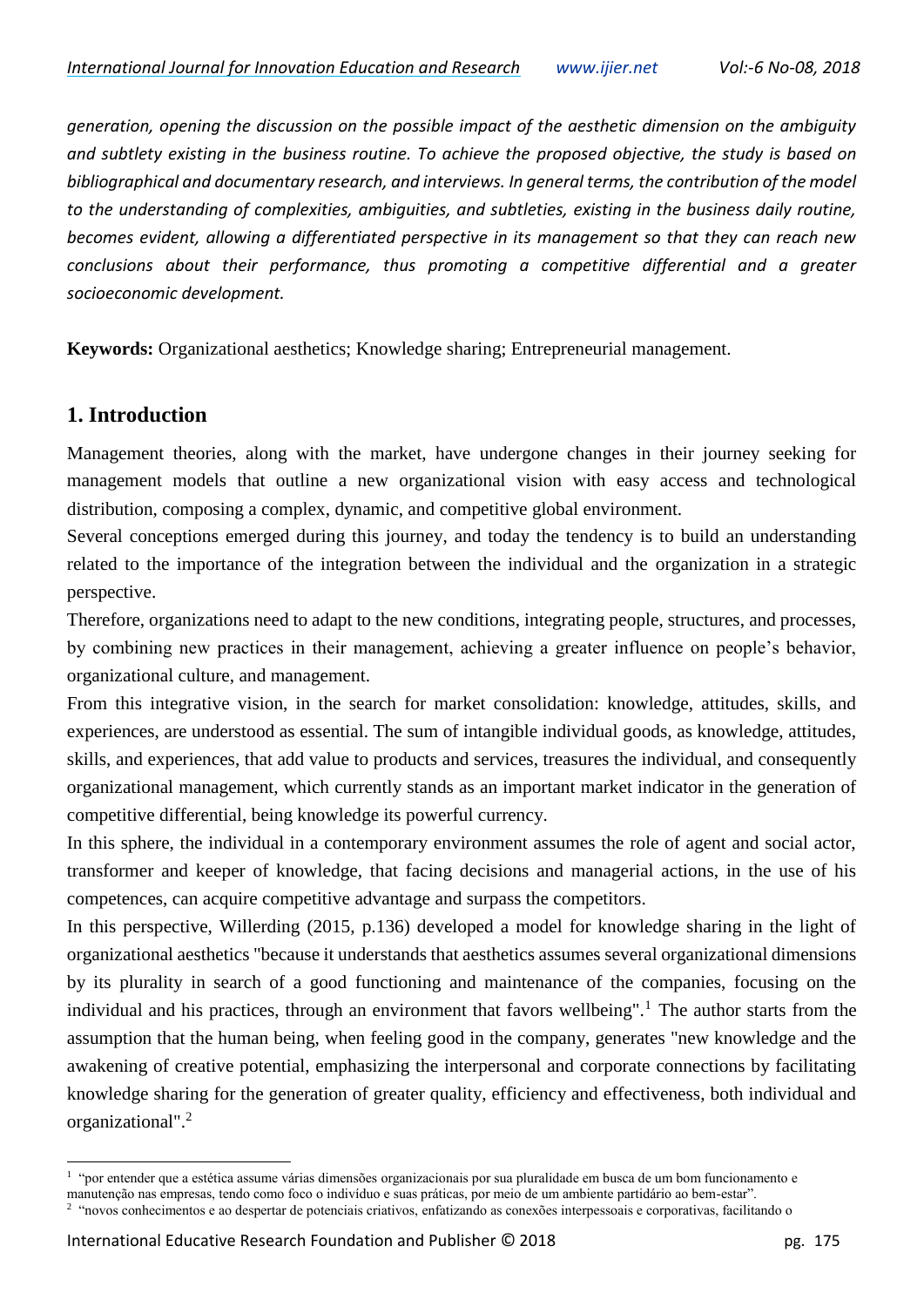Thus, this research aims to apply the model for knowledge sharing developed by Willerding (2015), in the light of organizational aesthetics and entrepreneurial management as a contribution to the implementation of knowledge management in entrepreneurial organizations.

For this purpose, the following research question arises: How does the model for knowledge sharing, in the light of organizational aesthetics and entrepreneurial management, contributes to the implementation of knowledge management in entrepreneurial organizations?

#### **2. Methodological Procedures**

The layout of the present study is exploratory and descriptive, also classified as fieldwork. It is understood as an exploratory and descriptive study because it seeks to identify, describe, and analyze the model for knowledge sharing, developed by Willerding (2015), in the light of organizational aesthetics and entrepreneurial management.

The research has a qualitative approach, according to Creswell (2010, p. 26) because it "[...] is a means to explore and understand the meaning that individuals or groups attribute to a social or human problem".<sup>3</sup>

Likewise, the study is classified as a bibliographic research, for procuring theoretical strength; and is also categorized as fieldwork, for conducting the research in an entrepreneurial organization with nine business units and one foundation. Following the study, the collection of data was done through bibliographical and documentary research, and semi-structured interviews.

Regarding the semi-structured interviews, this tool was used to collect data about the architecture of the company, and also to aid the selection of the surveyed subjects. Documentary research was also used, since documents of the company under study were used to better describe and understand it.

The selection of the subjects to be surveyed was possible through inquiries done to the managers of the organization, where they were requested to indicate employees, who in their opinion stand out, forming then the intentional sampling frame of the study with 35 subjects.

After the selection of the subjects, the data gathering started, in which semi-structured interviews were used as a tool to capture the empirical data, through 31 questions divided among the five factors to be observed: organizational culture, organizational structure, knowledge transfer strategy, idiosyncratic factor, and organizational aesthetics. These factors constitute the indicators for the knowledge sharing model developed by Willerding (2015).

Following the data collection, the interpretation, and analysis of the results collected from the empirical research was completed, using the content analysis technique to meet the research objectives, which according to Bardin (2009, p. 42) refers to the "technique of communications analysis, aiming to obtain, through objectives and systematic procedures for describing the content of the messages, indicators [...] that allow the inference of knowledge regarding the conditions of production/reception of these messages".<sup>4</sup>

l

compartilhamento do conhecimento na geração de maior qualidade, eficiência e eficácia, tanto individual como organizacional".

<sup>3</sup> "[...] é um meio para explorar e entender o significado que os indivíduos ou os grupos atribuem a um problema social ou humano".

<sup>4</sup> "técnica de análise das comunicações, visando obter, por procedimentos objetivos e sistemáticos de descrição do conteúdo das mensagens, indicadores [...] que permitam a inferência de conhecimentos relativos às condições de produção/recepção destas mensagens".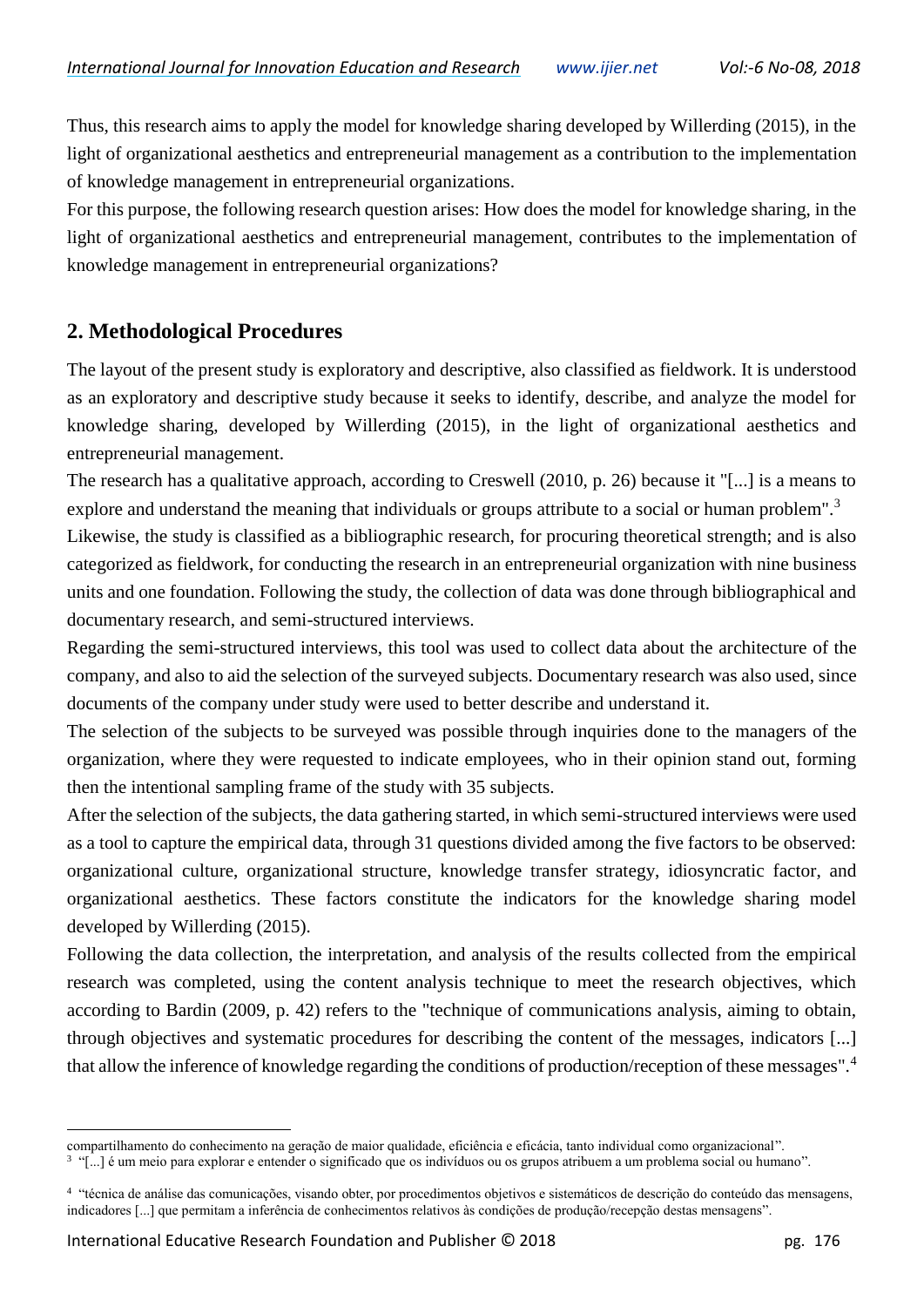#### **3. Knowledge Sharing Model in the Light of Organizational Aesthetics**

The model proposed by Willerding (2015) was developed under the lens of organizational aesthetics, aiming to foster an adequate environment that could motivate and stimulate the interaction between employees and the organization, in the search for individual and collective knowledge sharing, by means of socialization of the individual in a conscious and spontaneous action.

The model is oriented towards the objective of organizational aesthetics,

The archetype was developed under the lens of organizational aesthetics because it understands that aesthetics assumes several organizational dimensions by its plurality in search of a good functioning and maintenance of the companies, focusing on the individual and his practices, through an environment that favors wellbeing, by feeling good in the organization for the generation of new knowledge and the awakening of creative potential, emphasizing the interpersonal and corporate connections, by facilitating knowledge sharing for the generation of greater quality, efficiency and effectiveness, both individual and organizational (Willerding, 2015, p.119).<sup>5</sup>

According to the author, organizational aesthetics stands out as a lens for organizational activities through a complex and dynamic economic scenario. This complexity, impelling companies to improve themselves technologically and to seek people with an entrepreneurial managerial profile for their environments, is oriented to marketing success.

In this context, organizational aesthetics collaborates effectively "as a facilitator of knowledge management, because through the understanding and appreciation of aesthetics and cognitive knowledge of the individuals, organizations come to understand the subjectivity existing in their environment" (Willerding, 2015, p.123). $^{6}$ 

Organizational aesthetics allows the organization to analyze its variables through an investigation beyond the cognitive or logical-rational horizon, since, according to Gherardi (2005; p.14), "in daily organizational life, work, learning, innovation, communication, negotiation, conflict over goals, the self interpretation and history, are present in work practices as part of human existence".<sup>7</sup> In this perspective, states Schiavo (2010, p. 26) that "practice is characterized as being the fundamental element that connects know-how to doing, leading to the image of fabrication, manual work, and craftsmanship."<sup>8</sup>

l

<sup>5</sup> O arquétipo foi desenvolvido sob a lente da estética organizacional por entender que a estética assume várias dimensões organizacionais por sua pluralidade em busca de um bom funcionamento e manutenção nas empresas, tendo como foco o indivíduo e suas práticas, por meio de um ambiente partidário ao bem-estar, ao se sentir bem na organização para a geração de novos conhecimentos e ao despertar de potenciais criativos, enfatizando as conexões interpessoais e corporativas, facilitando o compartilhamento do conhecimento na geração de maior qualidade, eficiência e eficácia, tanto individual como organizacional.

<sup>6</sup> "como facilitadora da gestão do conhecimento, pois, por meio da compreensão e valorização do conhecimento estético e cognitivo dos indivíduos, as organizações passam a compreender a subjetividade existente em seu ambiente". 7

<sup>&</sup>quot;na vida organizacional diária, trabalho, aprendizagem, inovação, comunicação, negociação, conflito sobre metas, sua interpretação e a história, estão presentes nas práticas de trabalho, como parte da existência humana".

<sup>8</sup> "a prática caracteriza-se por ser o elemento fundamental que conecta o conhecer ao fazer, conduzindo a imagem de fabricação, de trabalhos manuais, de habilidades artesanais".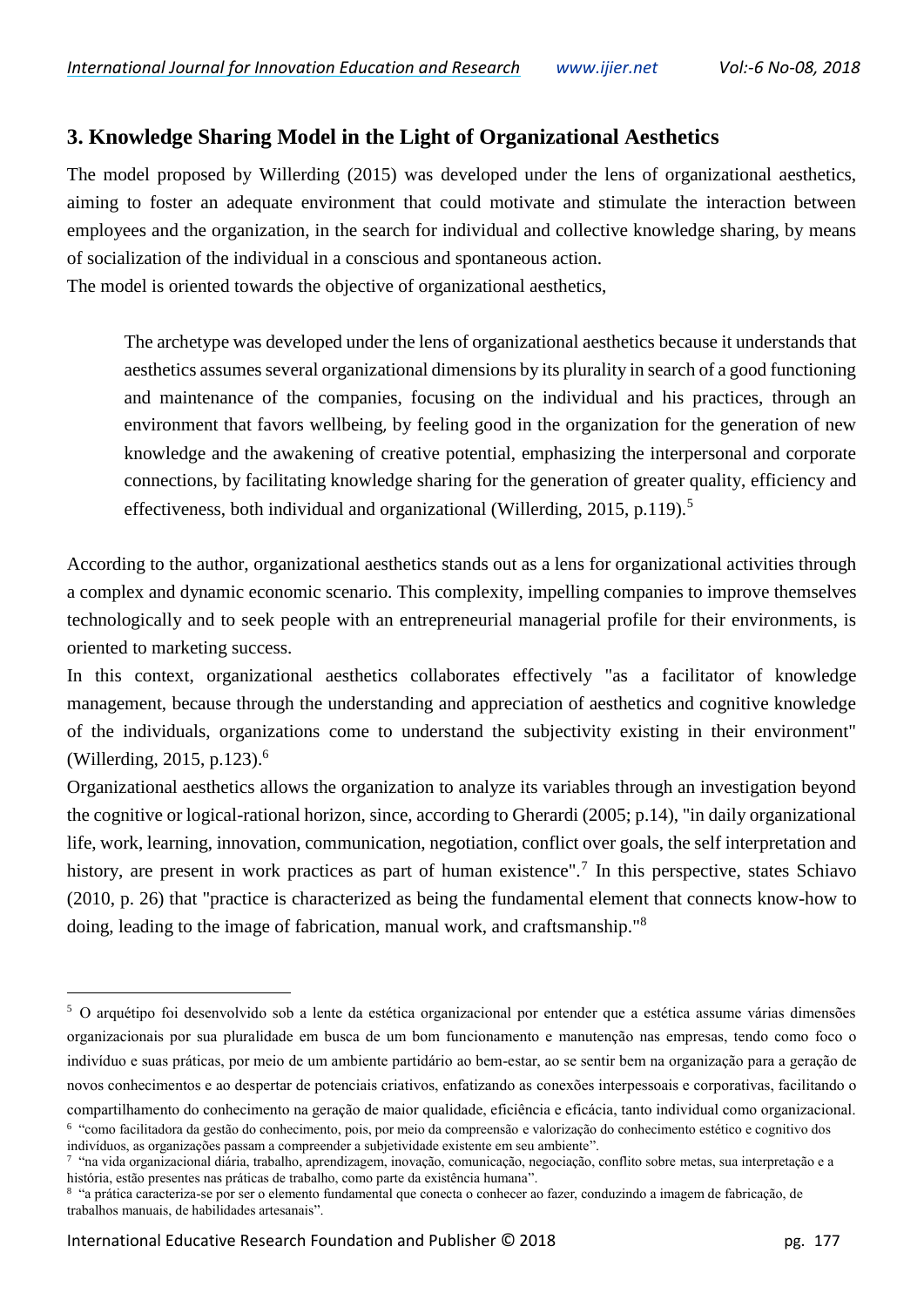Stratti (2007), a reference author of studies on organizational aesthetics, associates productive relations with aesthetics, having as proposition the singularity of each person's perception and its importance within the company. For the author, organizational aesthetics:

[...] refers to a form of human knowledge, and specifically to the knowledge provided by the perceptive faculties of hearing, sight, touch, smell, and taste, and by the ability to make an aesthetic judgment. The latter makes it possible to evaluate whether something is pleasant or not, whether it corresponds to our taste or not, whether it "wraps" us or leaves us indifferent, or even if it is repugnant to us (Stratti 2007, p. 11).<sup>9</sup>

Aesthetics can be worked in a rational (objective), subjective, and empirical way, understanding and expanding "human knowledge, since beauty results from the special ability of man to perform it," not in an automatic, repetitive action, but through "one capable of transfiguring the materials to the point of achieving a revelatory power "(Leal, 2003, p.176).<sup>10</sup>

According to Hermann (2005, p. 31), aesthetics is not a result of cognition, it "relates to the transfiguration of objects, which involves all the senses of the subject, competing with each other and forcing the subject to deal with the new possibilities generated in the experience".<sup>11</sup> In this context, aesthetic experience is essential, "because what it causes in our senses and our imagination has an irresistible strength in the expansion of relations with the world, and even with ethics",  $^{12}$  evidencing the ethical and rational sensitivity of the human being, contributing to the expansion of the individual's knowledge (Hermann, 2005, p. 31).

In the model developed by Willerding (2015, p. 120), guidelines were created for knowledge sharing in the light of organizational aesthetics, related to the eight essential variables for entrepreneurial management, having as a source of value the individual and the organization. According to Carneiro (2008), they are: Leadership with execution culture; Intra-entrepreneurship; Competency management; Knowledge management; Culture of innovation; Strategic planning; Variable remuneration policy; and Information technology. Also, in the precepts of Lemos (2008), he developed a heuristic model for the transfer of tacit knowledge in an organization by dividing it into two factors: "idiosyncratic (aimed at the individual through his intrinsic personal processes) and organizational (with a focus on organizational architecture, through interaction with co-workers and social relations in the organizational environment), both under the lens of organizational aesthetics."<sup>13</sup>

<sup>9</sup> [...] diz respeito a uma forma de conhecimento humano e, especificamente, ao conhecimento fornecido pelas faculdades perceptivas da audição, da visão, do tato, do olfato e do paladar, e pela capacidade de fazer um juízo estético. Esta última permite avaliar se alguma coisa é agradável ou não, se corresponde ao nosso gosto ou não, se nos "envolve" ou nos deixa indiferentes,

ou mesmo se nos repugna.

<sup>&</sup>lt;sup>10</sup> "aquele capaz de transfigurar os materiais ao ponto de alcançar um poder revelatório".

<sup>&</sup>lt;sup>11</sup> "se relaciona com a transmodelagem dos objetos, que envolve todos os sentidos do sujeito, que competem entre si e forçam o sujeito a lidar com as novas possibilidades geradas na experiência".

<sup>&</sup>lt;sup>12</sup> "pois o que ela provoca em nossos sentidos e nossa imaginação tem uma força irresistível na ampliação das relações com o mundo, inclusive com a ética".

<sup>&</sup>lt;sup>13</sup> "idiossincrático (voltado para o indivíduo, por meio dos seus processos individuais intrínsecos) e o organizacional (com foco na arquitetura da organização, por meio da interação com os colegas de trabalho e das relações sociais no ambiente organizacional), ambos sob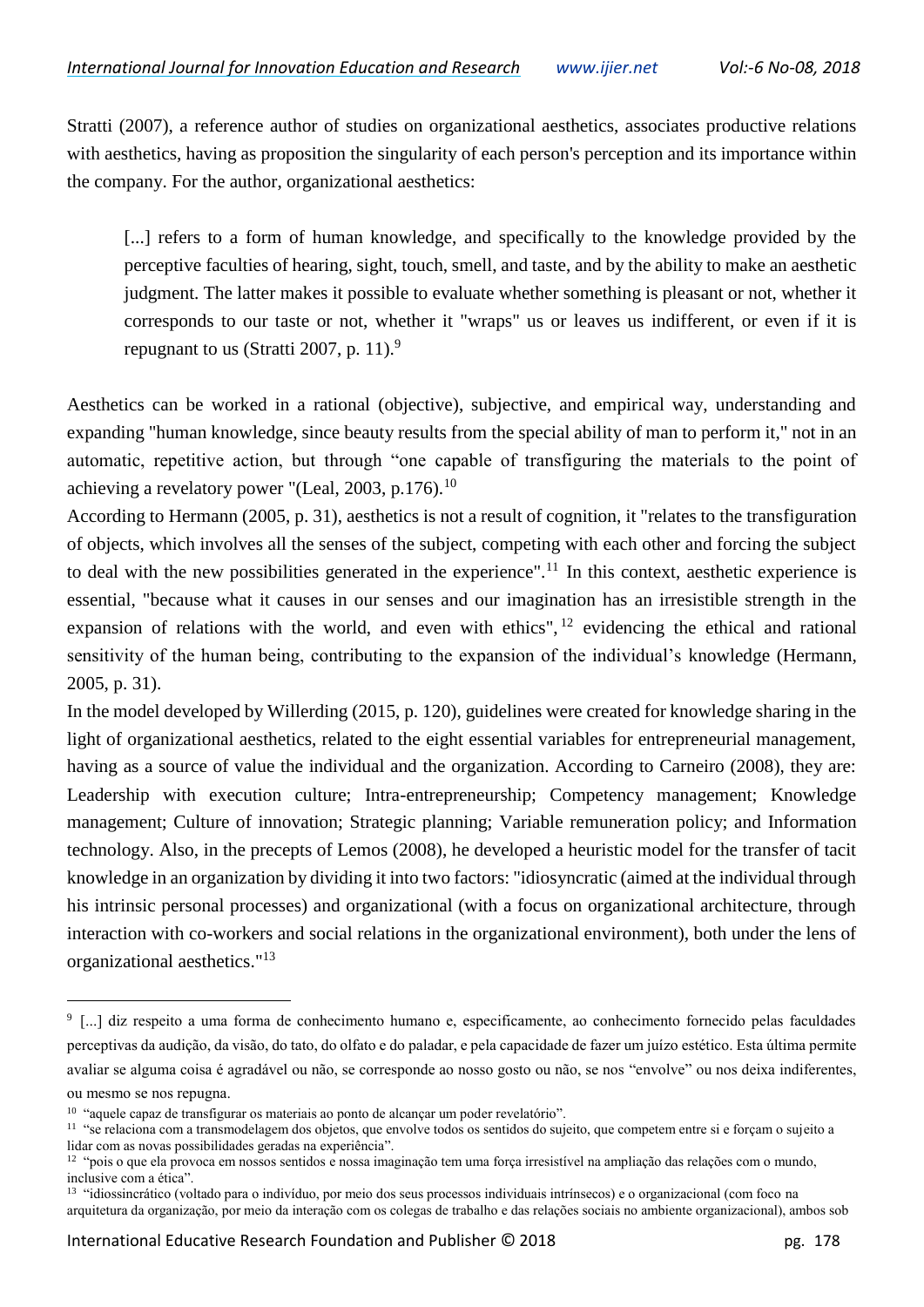The model created by Willerding (2015) encounters the one of the author, who considers essential to create favorable environments for sharing, and also to speak, listen, and act, freeing space for the employees' sensitivity and their wellbeing, to describe each other their experiences and practices, adding to the work the value of the knowledge they possess. The author also states that, for the execution of the model, the organization must have an entrepreneurial profile, because the fulfillment of its efficiency and effectiveness depends on a management focused on the individual, its social interaction, dynamism, and a contemporary vision of the market. Figure 1 shows the model developed for knowledge sharing.





In the model, the idiosyncratic factors try to verify the variables pertinent to time, communication, and trust. With regard to time, the time availability in the company for knowledge sharing is verified, as well as the presence of a clear communication between the individual and the organization, preventing barriers and misunderstandings, and also, the existence of a communication flow in the work environment. The variable related to trust seeks to identify in the individual the feeling of confidence, since, according to the author, the presence of trust is necessary among employees for the development of interaction and for the shaping of knowledge sharing among them, because the greater the confidence feeling, the lower the barriers, the risks, and the uncertainties.

The organizational factors described in the model focuses on three biases: organizational culture, knowledge transfer strategy, and organizational structure, so that knowledge sharing may exist.

 $\overline{a}$ 

International Educative Research Foundation and Publisher © 2018 **pg. 179** pg. 179

Source: Willerding, 2015, p. 137.

a lente da estética organizacional".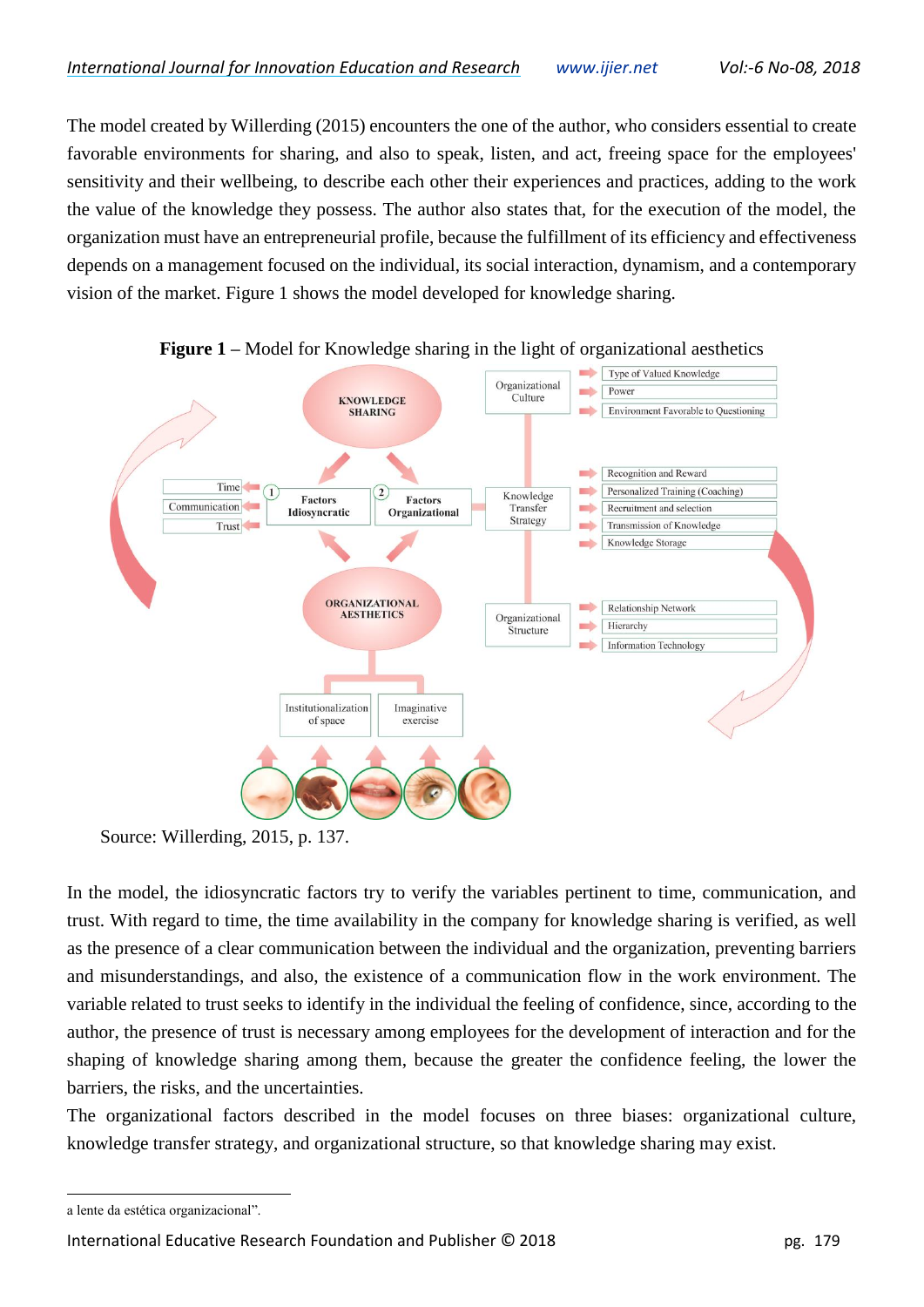The organizational culture, according to the author, is reflected in management practices, which is essential for the development of the security and confidence feeling; therefore, fostering its human capital with a promising environment for the creation of stimuli, awakening creativity for new ideas and opportunities through clear and efficient communication. The indicators of this bias are related to: the type of valued knowledge, power, and environment favorable to questioning.

The type of valued knowledge in the archetype seeks to determine if the organization values the knowledge (opinions, ideas, and contributions) of its employees, managers, as well as work colleagues, for a better organizational performance.

The question considering power in the model seeks to find out if people in the company use knowledge as power, having the vision that if they share the knowledge they possess, they would lose respect, influence, or superiority over other members of the company; consequently becoming an obstacle for knowledge sharing.

The organizational factor focused on an environment favorable to questioning has the premise of learning whether the company "opens space for possible questionings, both related to the employee himself and also with reference to the practices of co-workers" (Willerding, 2015, p.124).<sup>14</sup>

The organizational bias focused on the knowledge transfer strategy has the premise of identifying the indicators: recognition and reward, recruitment and selection, training, knowledge transmission, and knowledge storage.

The indicator related to recognition and reward in the model seeks to verify if employees are stimulated, recognized and rewarded for their tasks, and for sharing their knowledge (tacit knowledge) among their colleagues. This indicator has the premise of checking if the organization in the recognition and reward process focuses its attention on the knowledge of the individual. According to the author, in view of the profile of the company and its employees, as well as the essential competencies required for its function, it becomes more efficient and effective to select and hire new talent for the company. The training, in turn, seeks to determine how the question of coaching (training) is attended in the organization, by considering the training they provide to its employees and the prioritization of shared knowledge obtained throughout the trainings.

On the other hand, the transmission of knowledge as a strategy for the knowledge sharing model, aims to verify with the company the reuse of knowledge already codified, as well as social interrelations, and also if knowledge sharing occurs especially through the interaction of employees.

The knowledge storage in the model seeks to determine the explicit knowledge existing in the company and how its use takes places; also, if the knowledge of the institution is effectively stored in its architecture or in its employees.

In turn, the bias pertinent to the organizational structure, contains as indicators the relationship network, hierarchy, and Information Technology (IT). For the author, IT aims to verify the organizational communication, the processes and the tools used for information; and consequently, how the knowledge transfer occurs in the interrelations, because when used, they can facilitate the information process by

<sup>14</sup> "abre espaço para possíveis questionamentos, tanto em relação ao próprio colaborador como também referentes às práticas dos colegas de trabalho".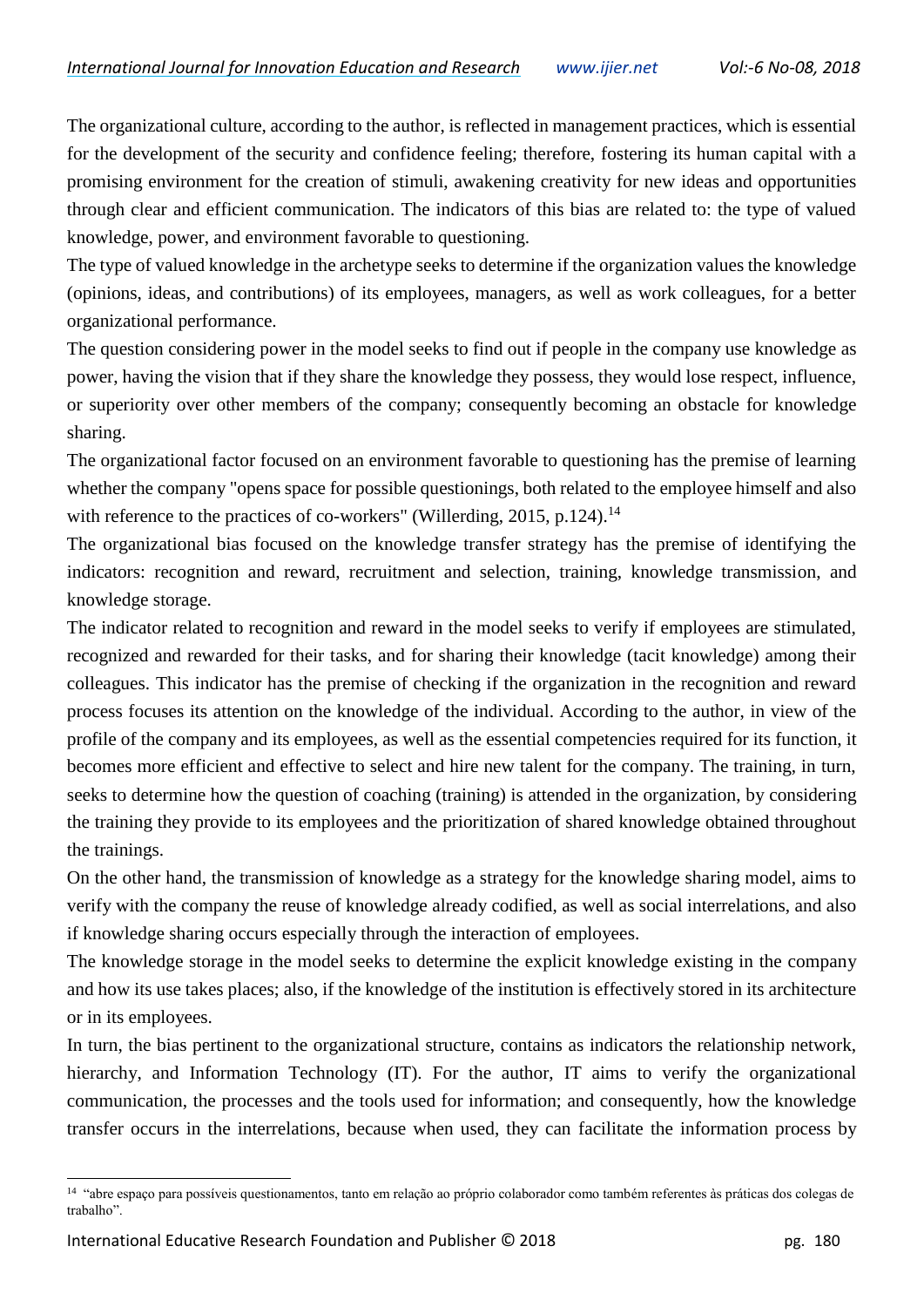admitting the sharing of visions or insights, understood in a quick and easy manner through various languages.

The relationship network indicator pursues to determine the location of the knowledge they need, whether it is in the company or in the individuals, so it may be used when the necessity emerges. The hierarchy has the purpose of identifying the existing bureaucracy in the organization, the transparency of the management, and if the knowledge transfer process is derived from the hierarchy that exists, because according to the author, this practice can generate obstacles, by hindering or inhibiting knowledge sharing, as well as the existing flexibility and complexity required to transfer knowledge.

The model also brings the two factors (idiosyncratic and organizational) under the lens of organizational aesthetics, having as its arena the variables: institutionalization of space and imaginative exercise. In relation to this, the institutionalization of space, through the look of aesthetics, seeks to verify the feelings aroused in response to the work environment, in order to capture the aesthetic judgment in relation to the organizational architecture and the work practices of the employee.

The imaginative exercise, in the light of organizational aesthetics, seeks to capture with the employees, through analogies, their activities and the environment in which they work, explaining "whether it is pleasant or not, engaging, indifferent, if it is fascinating or repulsive, uncomfortable, as well as to identify through the senses the relations between the employee and the organization" <sup>15</sup>, according to Willerding (2015, p. 128).

This imaginative exercise seeks to understand the environment constructed and understood by the employee, through his/her sensorial-aesthetic knowledge based on memories, by the use of analogies allusive to the exercised routines, which may unfold feelings and perceptions directly connected to their senses and to their relation with the work and the organizational environment that they experience.

#### **4. Application of the Model in an Entrepreneurial Organization**

In order to apply the model, an entrepreneurial organization was selected, because in order to fulfill the objective of the present study it is essential to consider a company differentiated from traditional ones, with a focus on the individual, and with a dynamic market-oriented management, which materializes in the present study in a company from the area of communications, comprising nine business units and one foundation, centralizing its activities in knowledge and information.

The management applied in the company is divided into four axes: Product (products and services developed by the company, directly related to the end user), Market (everything related to the market, such as sales of products and services, focusing in agencies and clients), Management (administrative and financial area of the organization) and Institutional (interpersonal relationship, generators of strategies for the relationship with authorities and businessmen) – PMMI.

The PMMI organizational model refers to a self-renewing entrepreneurial management, since it opens space for its employees to act in a bold way, towards greater effectiveness in the search for new opportunities and innovation.

<sup>&</sup>lt;sup>15</sup> "se é agradável ou não, envolvente, indiferente, se possui fascínio ou repulsão, desconforto, bem como identificar por meio dos sentidos as relações entre o colaborador e a organização".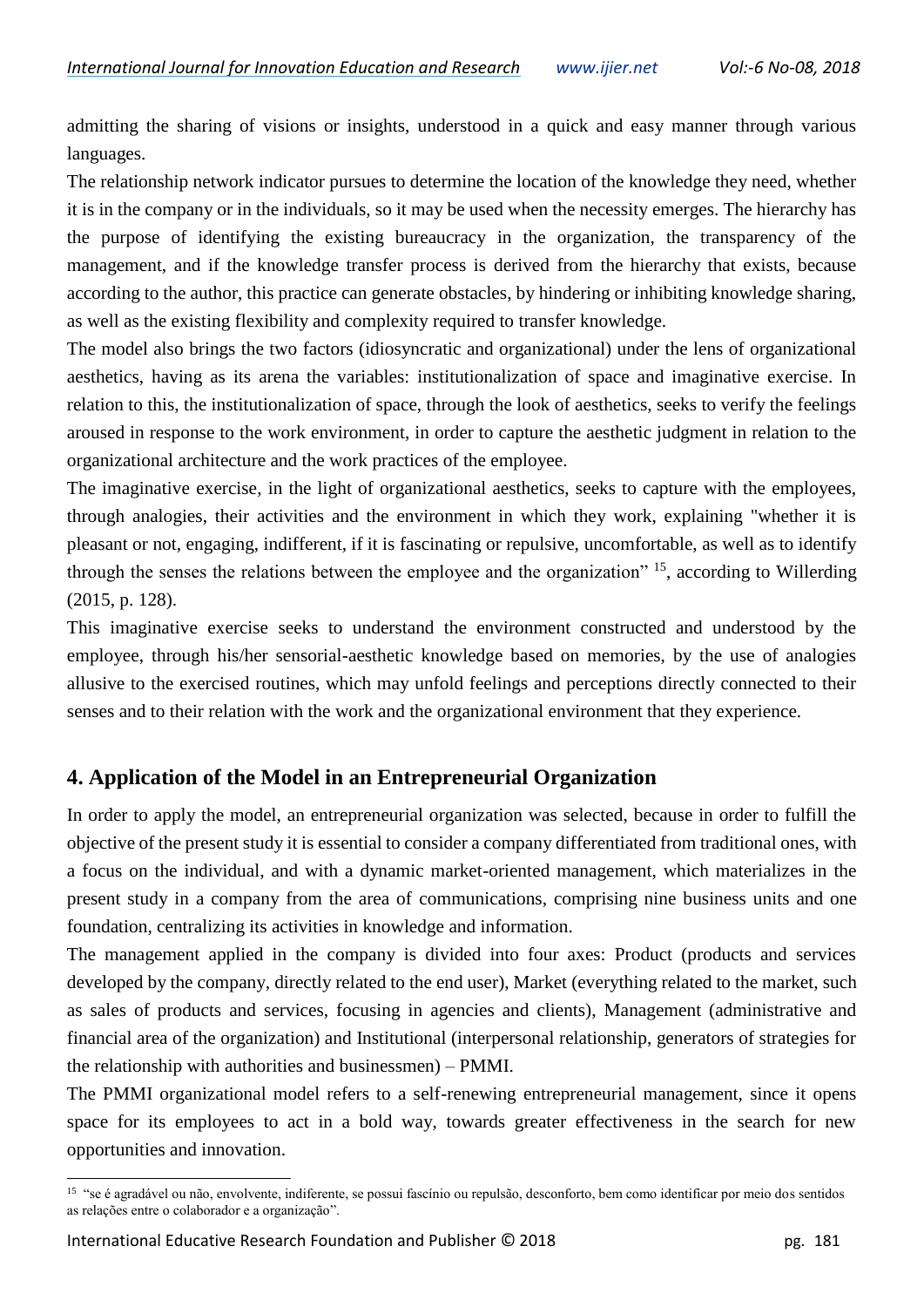Thus, when applying the Willerding model (2015), with respect to the idiosyncratic factors under the triad: time, communication, and trust, the employees' perceptions of the organization and its work is obtained, being able to exert motivational properties, and influence in a positive way their practices' quality and productivity.

Considering the time indicator, answers reveal that "time is turning into a restricted resource".<sup>16</sup> Through the answers, it was evidenced "that it is intrinsic to each one, that the company opens space, but that also depends on the attitude of the employee".<sup>17</sup> Moreover, it is "a restricted resource today, but it is extremely important to know how to manage it" (Willerding, 2015, p. 164-167).<sup>18</sup>

According to the reports, even though time was considered to be increasingly scarce, the company under study offers the availability and opportunity for knowledge sharing in the organization, through training, meetings, lectures, and often in the coffee break. However, it is essential for the employees to save this available time for their own development and to use it in the best possible way. It can also be noticed that for some employees the importance of this practice is still not clear, disregarding it in the use of their time, therefore, making knowledge sharing difficult; consequently neglecting employees' individual and collective development.

Regarding the communication indicator, it can be evidenced by the answers that it is held through a direct conversation, interacting socially. However, it was also noted that "many expect meetings or more formal situations to communicate and share knowledge".<sup>19</sup>

In this respect, it can be affirmed that "there is clarity in the existing language of the organization and among employees to share knowledge in a better way, avoiding barriers and misunderstandings in the message".<sup>20</sup> Also, communication "occurs in an easy and fluid way, there are some employees who wait for the right timing, in their opinion, with more formal environments for knowledge sharing, or IT tools".<sup>21</sup> Consequently, this may occur "because they do not feel comfortable with more informal social interactions in the organizational environment, or also because of the time factor" (Willerding, 2015, p. 167-168).<sup>22</sup> The confidence indicator sought to describe the feeling of trust for the sharing of information and knowledge among co-workers. This indicator pursues to demonstrate the essentiality of the feeling of trust in the work environment, so barriers may not interfere in knowledge sharing, transferring a sense of security. It was demonstrated in the researched company that "confidence and safety with respect to work is quite strong, even though the company has this as a premise in its organizational architecture", as stated by Willerding (2015, p.170).<sup>23</sup>

<sup>16</sup> "o tempo está se transformando em um recurso restrito".

<sup>&</sup>lt;sup>17</sup> "que é intrínseco a cada um, que a empresa abre espaço, mas que depende também da atitude do colaborador".

<sup>&</sup>lt;sup>18</sup> "um recurso restrito nos dias atuais, porém é de extrema importância saber administrá-lo".

<sup>&</sup>lt;sup>19</sup> "muitos esperam reuniões ou situações mais formais para se comunicar e compartilhar conhecimentos".

<sup>&</sup>lt;sup>20</sup> "há clareza na linguagem existente na organização e com colaboradores para melhor compartilhar o conhecimento, evitando barreiras e o não entendimento da mensagem".

<sup>21</sup> ocorrer de forma tranquila e com fluidez, há alguns colaboradores que esperam momentos mais oportunos, em sua visão, ambientes mais formais para o compartilhamento do conhecimento, ou por ferramentas de TI".

 $22$  "por não se sentirem à vontade para uma interação social informal mais ampliada no ambiente organizacional, ou também pelo fator tempo".

<sup>&</sup>lt;sup>23</sup> "a confiança, a segurança com relação ao trabalho é bastante forte, sem melindres, ainda que a empresa tenha isso como premissa em sua arquitetura organizacional".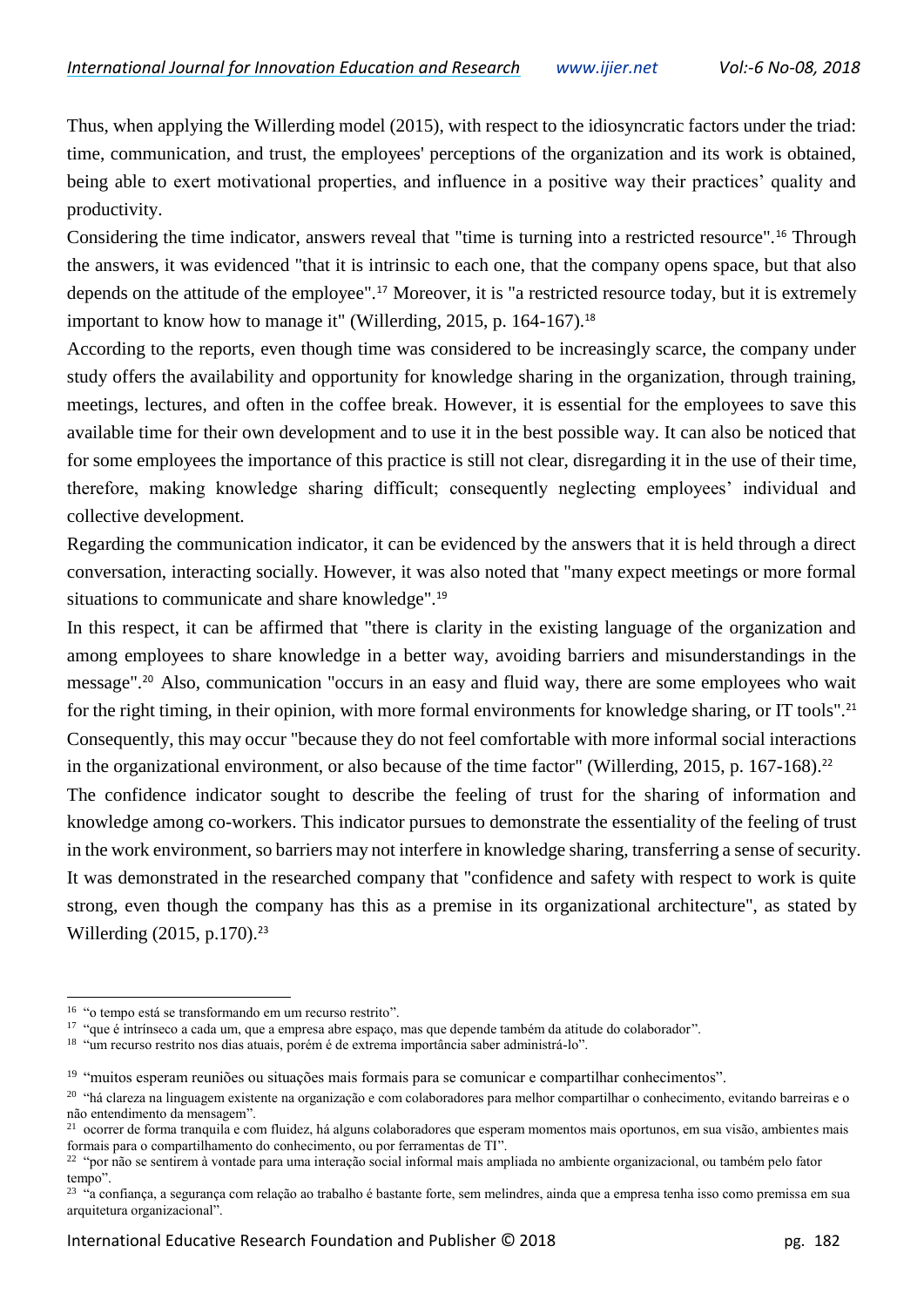Organizational factors, according to the model of Willerding (2015), are focused on the triad: organizational culture, organizational structure, and knowledge transfer strategy.

Organizational culture conveys its importance in the process of knowledge sharing through the identity of the company, carrying in its practices relevant mental aspects that are consonant with its employees, cooperating with the harmonization of its environment, shown by the indicators: type of valued knowledge, power, and environment favorable to questioning.

Concerning the *type of valued knowledge*, it was verified that knowledge is valued and that employees are also prompted by the managers of the company to give suggestions and ideas, thus enhancing their human capital.

Regarding *power*, reports say that knowledge does not play the role of empowerment in the majority of respondents. However, one interviewee believes that knowledge is a form of empowerment, when acting in an individualized way: "[...] I consider myself to be quite self-taught, [...] and today our experience helps very much, and we still have a lot to improve. I believe that "[that knowledge is power within a company]  $(E_{32})^{24}$ 

As for the *environment favorable to questioning*, it was verified that the organization allows questions "without any difficulty. In fact, respondents commented that it is normal to access it easily, it is simple, straightforward, without mortifications or constraints" (Willerding, 2015, p. 175).<sup>25</sup>

This fact allows employees, when they feel confident and valued for their questions, to be able to contribute with more clarity and determination with their tacit knowledge, allowing the best management of possible doubts and solutions in the context of the organization, as well as the search for the commitment of everyone in favor of the best solution or strategy of the organization (Willerding, 2015, pp. 176-177).<sup>26</sup>

The organizational factor, focused on the knowledge transfer strategy, allows relating management strategies, cooperating with the process of knowledge sharing through the indicators: recognition and reward of employees, training, storage procedures and transmission of knowledge.

It has been verified through the *recognition and reward* indicator that in the organization there is no reward plan that aims at results with a monetary benefit, but it involves promotions, feedback, and awards in some of the areas. This indicator showed dissatisfaction in the employees of the company about the reward processes, provoking a discontent, limiting the sharing of organizational knowledge. This question, under aesthetics, needs to be revised to later potentiate it.

In the *recruitment and selection* indicator, it was identified that the organization "cares about the recruitment and selection of its employees and the knowledge they have, since it is easier to select and hire talent for the functions of the company once they already have the expertise" $^{27}$ , according to Willerding,

 $\overline{a}$ <sup>24</sup> "[...], eu me considero assim, muito autodidata, [...], e hoje a experiência que temos ajuda muito, e ainda tem muito para melhorar. Eu acredito que sim".

<sup>&</sup>lt;sup>25</sup> "sem nenhuma dificuldade. Inclusive, os entrevistados comentam que a facilidade do acesso para isso é normal, é simples, direto, sem rodeios ou constrangimentos".

<sup>26</sup> colaboradores, ao se sentirem confiantes e valorizados por seus questionamentos, poderão contribuir com mais clareza e determinação com seus conhecimentos tácitos, possibilitando o melhor encaminhamento para possíveis dúvidas e soluções no contexto da organização, como também a busca pelo comprometimento de todos em prol da melhor solução ou estratégia da organização.

<sup>&</sup>lt;sup>27</sup> "se preocupa com o recrutamento e a seleção de seus colaboradores e os conhecimentos que possui, pois fica mais fácil selecionar e contratar talentos para as funções da empresa quando já se tem a expertise".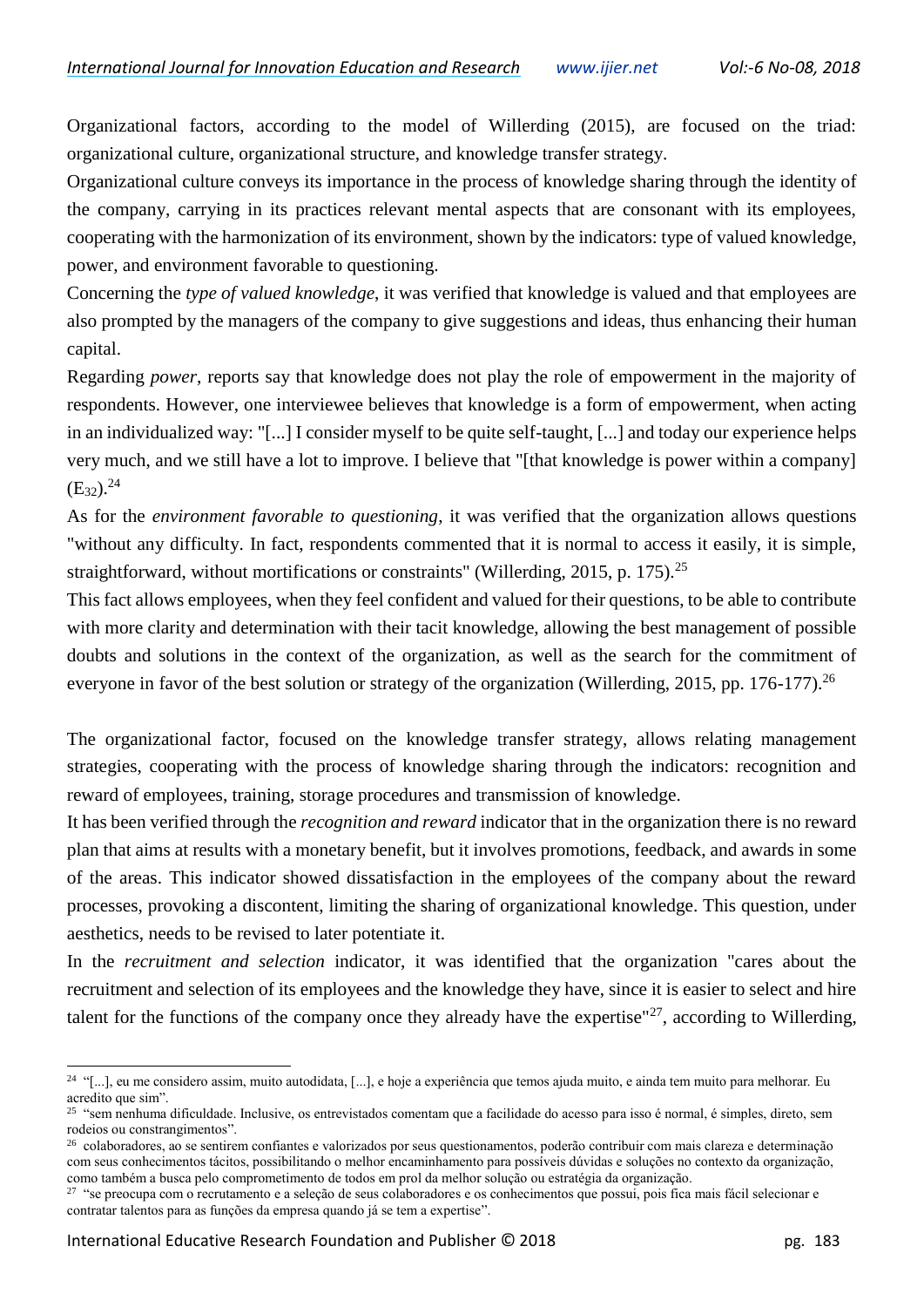(2015, p. 159). However, recruitment and selection is still done by the indications of managers and employees.

With regard to the *personalized training (coaching)* indicator, it is observable that "the company spends efforts to attend this issue, together with its managers, by verifying what is the market offering and its importance for employees and for the company", as affirmed by Willerding  $(2015, p. 183)$ <sup>28</sup>

In the *transmission of knowledge* indicator, it was evidenced by the reports that it happens in an easy and direct way, since the studied organizational environment fosters good social relations, as well as the confidence feeling of employees, related to an open and flexible business culture, avoiding barriers for knowledge sharing. According to the author (2015, p. 186), "the flow of communication, information and knowledge in their environment are vital to the good practices of the organization and also to the development and improvement of its employees".<sup>29</sup>

Regarding the *knowledge storage*, the research identified that the organization has already explicit knowledge, since organizational knowledge is within the people, where knowledge is stored in the mind of the individual, not being evident the reuse of codified knowledge. It was also evidenced that some employees seek knowledge in the "Internet, to acquire and share knowledge with their team, and also in courses",  $30$  as stated by Willerding (2015, p.187).

The following organizational factor refers to the *structure*, which seeks to contribute to knowledge sharing through the indicators: relationship network, hierarchy, and information technology.

Through the *relationship network* indicator, it is possible to identify that the organizational structure welcomes an active relationship, thus allowing its employees to share and transfer their knowledge.

In the *hierarchy* indicator, the majority of the interviewees identified the existence of a hierarchy. Moreover, "this hierarchy is not quite vertical, thus solving more quickly the difficulties encountered in the daily routine; and both the sharing of information and knowledge are passed on with more speed",  $31$  according to Willerding (2015, p. 191).

Considering the *Information Technology*, the reports allow the awareness that the company uses "IT tools, for example, WhatsApp, email, radio, telephone, in the daily work practices. This fact is evidenced by the profile of the researched organization, that is, a company that develops its activities in the field of communication" (Willerding, 2015, p. 194). $^{32}$ 

#### *4.1 Idiosyncratic and organizational factors under the lens of organizational aesthetics*

These factors under the lens of organizational aesthetics aim to identify "through the feelings and senses of the employee, questions related to sensitivity, intuition, insights, and perceptions to understand their relationship with the researched company, being essential for the understanding of the architecture of the

 $\overline{a}$ <sup>28</sup> "a empresa despende olhares para esse quesito e, junto aos seus gestores, verificam o que vem sendo oferecido no mercado e a importância para o seu colaborador e para a empresa".

<sup>&</sup>lt;sup>29</sup> "o fluxo de comunicação, a informação e o conhecimento em seu ambiente são vitais para as boas práticas da organização e também para o desenvolvimento e aprimoramento de seus colaboradores".

<sup>&</sup>lt;sup>30</sup> "internet, para adquirir e compartilhar com sua equipe, e também de cursos".

<sup>31</sup> "que essa hierarquização não possui tanta verticalização, resolvendo, assim, as dificuldades encontradas no dia a dia com mais rapidez, e tanto o compartilhamento de informação como o conhecimento são repassados com mais velocidade".

<sup>32</sup> "ferramentas de TI, por exemplo, *WhatsApp*, *e-mail*, rádio, telefone, no dia a dia das práticas de trabalho. Fato esse evidenciado devido ao perfil da organização pesquisada, ou seja, empresa que desenvolve suas atividades no ramo da comunicação".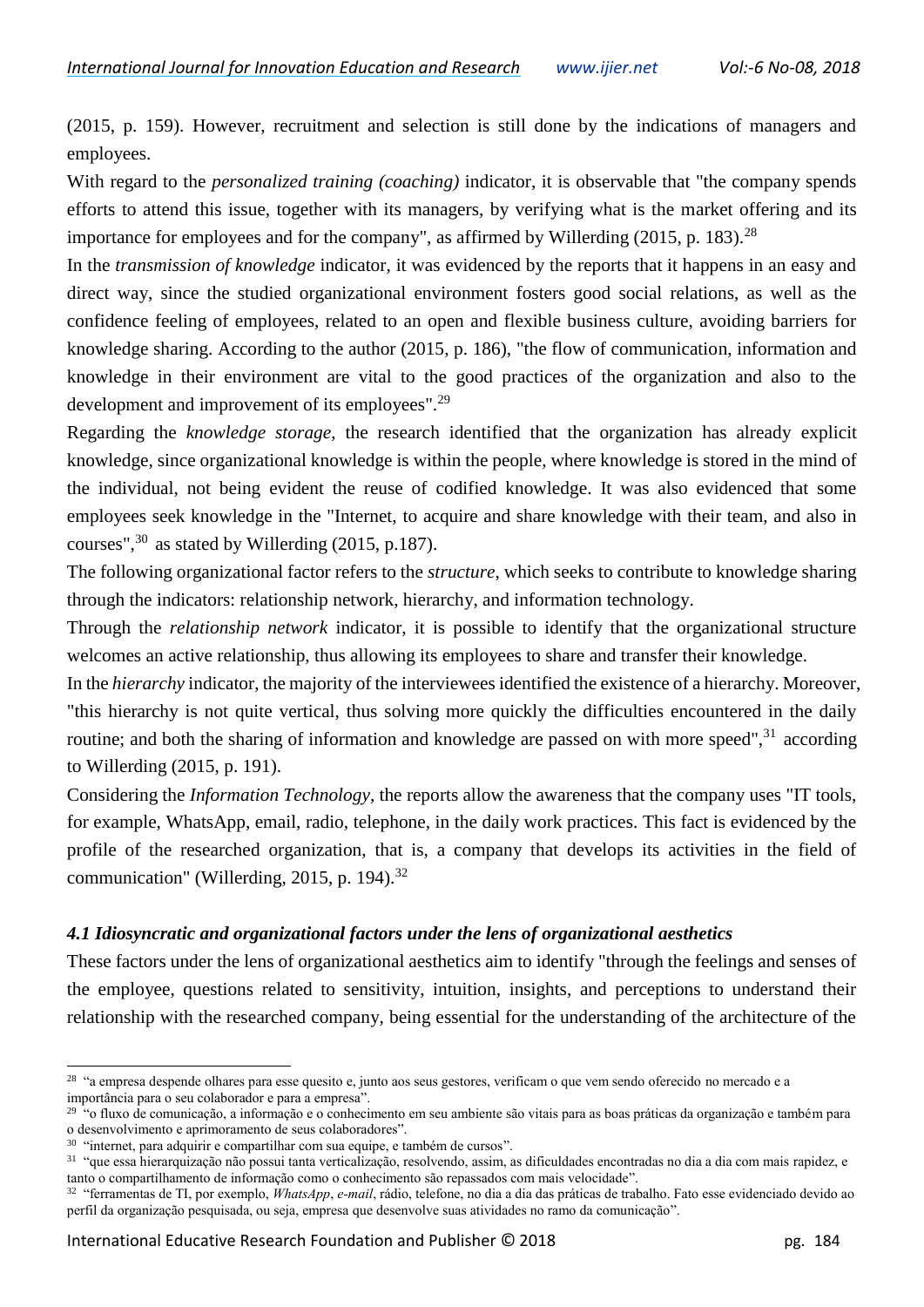organization",<sup>33</sup> in the arena of the variables: institutionalization of space through the framework of sight; and imaginative exercise through the framework of smell, taste, touch, and sound (Willerding, 2015, pp. 170-171).

It was identified through the *institutionalization of space*, when the surveyed subjects were evaluated on how they see their work in the company, expressions such as: it evolves a lot; could improve; in constant growth; I love what I do, but I try to improve; it is evolving; a rush, a madness; I have been running a lot and producing little; I'm addicted to my work; and, I'm picky with myself; are some statements that express the feeling of contentment. Additionally, an overwhelming feeling was also identified because of the various functions the employees fulfill.

Respondents were also questioned about how they joined the company, revealing that most of the interviewees arrived by reference. This question, in some interviewees, generated a feeling of discomfort due to the climate created by the presence of other work colleagues. Therefore, it becomes necessary for the organization to be attentive, along with the *recruitment and selection* indicator, to achieve greater effectiveness of organizational performance.

The surveyed subjects were also asked about their feelings when arriving at the company, the memories of that day, and if they reached their expectations focusing on what was their perception and their aesthetic judgment.

There were "sensory feelings, such as: scared; terrified; I had no idea what to do; butterflies in the stomach; surprised; shocked; fear of change; a "thump"; trembling legs and could hardly walk; tremor; cold sweat; monotony; composing several speeches" (Willerding, 2015, p. 200).<sup>34</sup> In contrast, the aesthetic judgments exposed by the interviewees of the company were extremely promising.

These feelings are connected to the ongoing practices, to their beliefs, and also to the unexpected facts, thus generating uncomfortable sensations, namely: "being afraid, feeling impacted, and being surprised by situations that were often different from those they imagined",<sup>35</sup> affirms Willerding (2015, p. 201). However, comfortable and pleasant sensations have also been reported, such as: "a strong encouragement; feeling welcomed; joyful; happy; experiencing something pleasant; confortable; feeling excited; full of expectations; feeling positively challenged; anxious; marveled; satisfied; with their expectations being achieved and attended by the company ",  $36$  according to the author (2015, p.120).

Regarding the question related to the organizational environment, in relation to what respondents would change in the environment in which they work, its base is found in the structure and physical space, since they refer to the growth of the company and its physical limitation to a small -"tight"- space, thus, generating the feeling of discomfort and unpleasantness.

In addition, the respondents discussed over the feelings of the team with whom they work and the relationship they have among co-workers, where the majority assured that their team is excellent,

<sup>33</sup> "por meio do sentimento e dos sentidos do colaborador, questões relacionadas a sensibilidade, intuição, *insights*, percepções para compreender a sua relação com a empresa pesquisada, essenciais para compreender a arquitetura da organização".

<sup>34</sup> "sentimentos sensoriais, como: assustador, apavorado, não tinha ideia do que fazer; frio na barriga, surpreso, impactante, medo do novo, um "baque", as pernas tremiam e quase não conseguia caminhar, tremor, o suar frio, monotonia, compõem vários discursos".

<sup>&</sup>lt;sup>35</sup> "ter medo, sentir impacto e estar surpreso com as situações que imaginavam muitas vezes serem diferentes das que vivenciaram".

<sup>36</sup> "um forte ânimo, se sentir acolhido, alegre, feliz, do gostar, de se sentir bem, ter emoção, de estar cheio de expectativa, sentimento de desafio, de ansiedade, de estar maravilhado, satisfeito, com suas expectativas sanadas, atendidas pela empresa".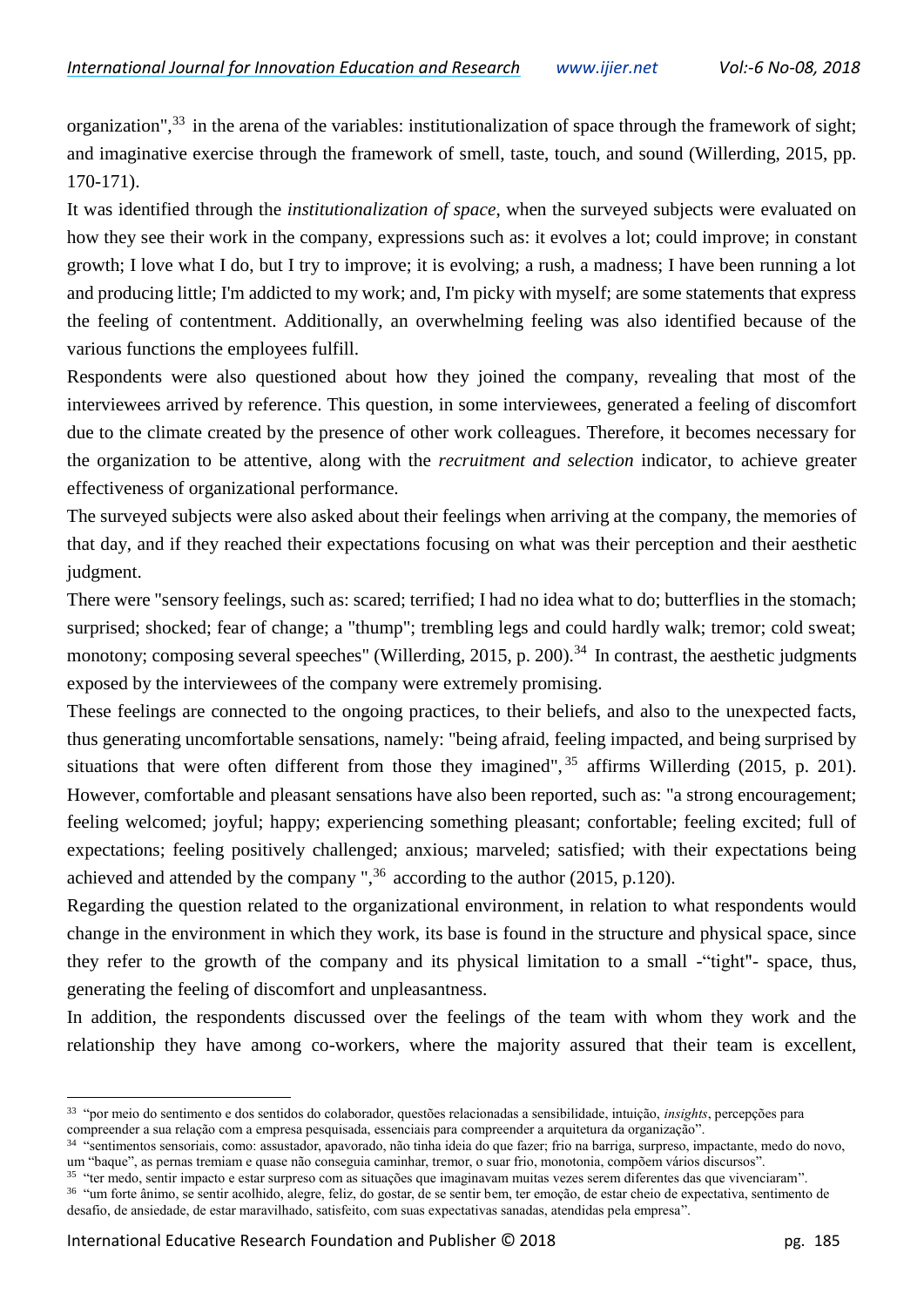attributing the feelings of wellbeing, realization and tranquility. Also, they expressed how they would proceed in relation to the integration of a new co-worker, helping him/her to learn about his/her function, which proves their proactivity in knowledge sharing and the presence of a strong socialization in the company. Nevertheless, one respondent declared his dislike towards teaching. "This behavior may be a problem related to what the company and its leaders design as management and culture, or perhaps, it is a conflict with the organizational culture so clear in relation to knowledge sharing",  $37$  says Willerding (2015, p. 207).

The research also sought, through the imaginative exercise, to look for "the multi-detected, constructed and sensed nature; keeping the aesthetic knowledge close to the source of experiences already embodied and aesthetically perceived through the senses" (Willerding, 2015, pp. 209-210). <sup>38</sup> This exercise seeks to evidence the senses already incorporated in the individual, using analogies of previously experienced sensations that were codified by the cognitive knowledge of the employee.

In this perspective, it was possible through the framework of smell, taste, touch and sound, to understand the environment constructed by the employees, protected by their memories and imaginations, by explaining analogies to refer to ongoing practices that are connected to their bodies, minds and feelings.

The framework of smell implicates the sensations of aromas, encoded by feelings. "It is one of the factors that allow the individual to understand and relate to the environment, and it also serves as an important tool to alert against feelings that can generate barriers through displeasure, discomfort, and repulsion" (Willerding, 2015, p. 210).<sup>39</sup>

Therefore, when arguing about the smell of the workplace, there were reports related to: "many people gathered together; pleasant goals; tranquility and peace; work; joy; pleasantness; friendship; companionship; comfort; warmth [...] machines; documents; new books; paper; chocolate; [...] hurry; responsibility; coffee; growth and development; information; achievement; wetland; happiness; flowers; satisfaction" (Willerding, 2015, p. 210).<sup>40</sup>

These perceptions are related to the sensation felt by the cognitive knowledge of each subject, intrinsic "to the way of perceiving, interpreting and symbolizing the feelings associated with their wellbeing and their form of pleasure".<sup>41</sup> However, there were also explanations related to the displeasures referring: old things, outdated.

The framework of taste, of the palate, manifested the sensation embodied through the senses of the surveyed subjects, by traveling through the flavors and displeasures of their feelings (sensations). Thus, the reports indicated feelings such as: "sweet; which I love; sweet and sometimes bitter; satisfaction; fulfillment; joy;

<sup>&</sup>lt;sup>37</sup> "Esse comportamento talvez seja um problema em relação ao que a empresa e seus líderes vêm desenhando como gestão e como cultura, ou talvez um embate à cultura organizacional tão evidente a respeito do compartilhamento de conhecimento".

<sup>38</sup> "a natureza multidetectada, construída e sentida, mantendo o conhecimento estético próximo da fonte de experiências já corporificada e sentida de forma estética, por meio dos sentidos".

<sup>39</sup> "É um dos fatores que admitem ao indivíduo compreender e se relacionar com o meio ambiente, e que também servem como importante ferramenta de alerta contra sentimentos que possam gerar barreiras por meio do desagradável, do desconforto e da repulsão".

<sup>&</sup>lt;sup>40</sup> "muita gente junta, metas prazerosas, tranquilidade e paz, trabalho, alegria, agradável, amizade, companheirismo, conforto, aconchego [...] máquinas, documentos, livro novo, papel, chocolate, [...] pressa, responsabilidade, [...] café, crescimento e desenvolvimento,

informação, realização, terra molhada, felicidade, flores, satisfação".

<sup>&</sup>lt;sup>41</sup> "à forma de perceber, de interpretar e de simbolizar os sentimentos associados com o seu bem-estar e a sua forma de prazer".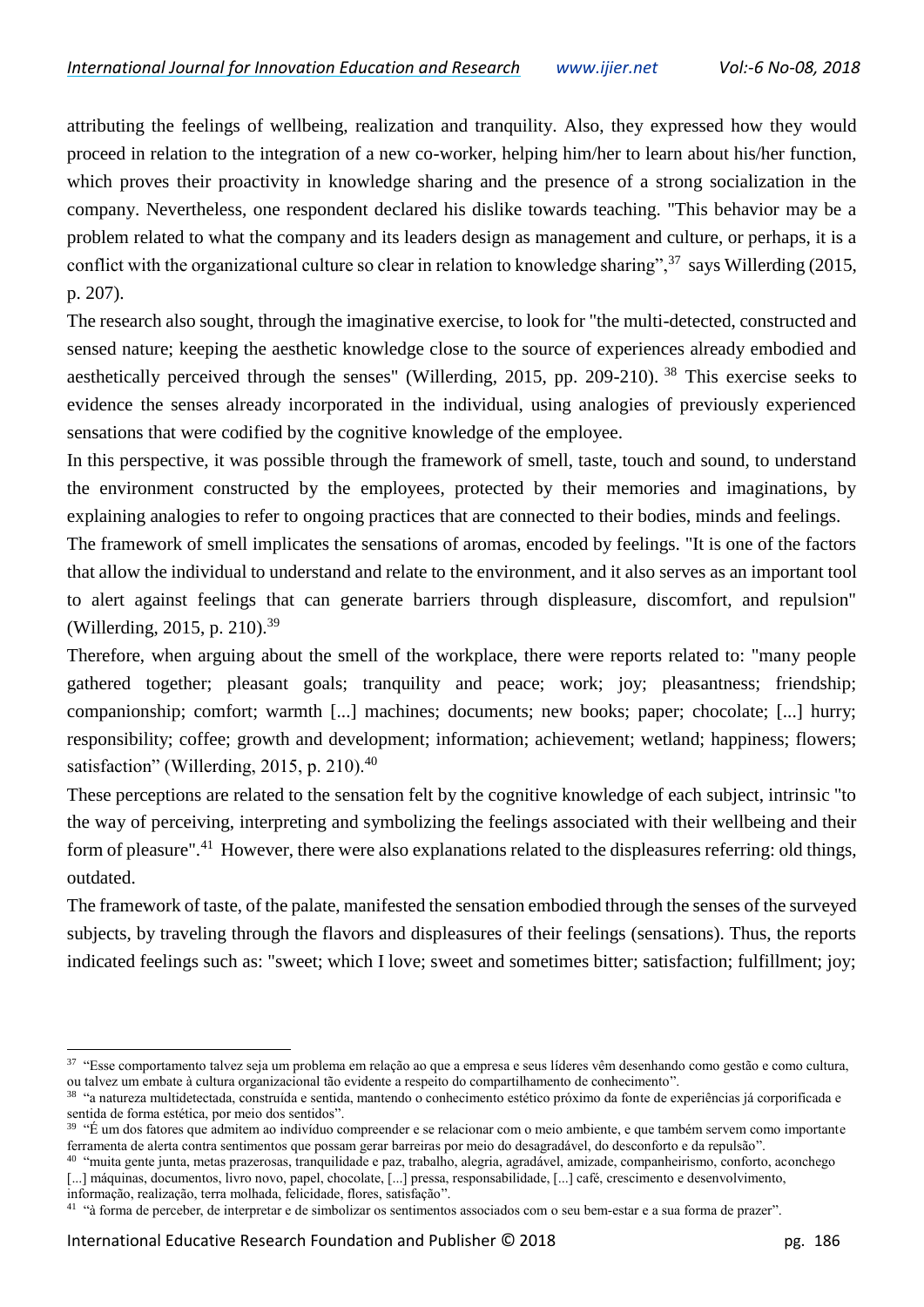wine; rice, *feijão* and *farofa*<sup>42</sup>; coffee; sushi; pizza; life; contentment; and tequila" (Willerding, 2015, p.  $212$ ).  $43$ 

On the other hand, the framework of the sense of touch seeks the tactile sensation, perceived by the touch, which may intervene the human capacity of creating the aesthetic judgment, "providing feelings like security, affection, regard; as well as ambiguity, rareness, emptiness, interferences, unpleasantness, and inaccuracies" (Willerding, 2015, 213).<sup>44</sup> Some statements were highlighted in the reports, such as: "it is hard, you have to succeed", "some days are hard, some others are easy, more or less with a bittersweet connotation", identifying "the feeling of wellbeing; satisfaction for being part of the organization, the management team, and the co-workers, including the most diverse descriptions of feelings (aesthetic judgment)" (Willerding, 2015, p. 214).<sup>45</sup>

The framework of sound is perceived by hearing, through the projection of sound, "sound intensity or volume, rhythm that to affects the proper functioning of organisms and life in general; being able to cause various types of discomfort and dysfunctions" (Willerding, 2015, p. 214). <sup>46</sup>

Consequently, the sound verified in the surveyed organization reflects satisfaction, wellbeing, the dynamism of everyday life, the aggressiveness of the market, being "like a sailboat, where the working employee is the wind that always travels forward with pleasure and determination, in search of the meaning of doing the right thing and to be heading towards the right direction" (Willerding, 2015, 216). <sup>47</sup>

#### **4. Conclusion**

 $\overline{a}$ 

The application of the strategic model for knowledge in the light of organizational aesthetics was possible through the involvement of organizational life and the employees, their environment, and their daily work practices. When verifying the importance of each factor created by the model, it was perceived a strong social interaction in the organizational environment, by developing feelings of security, confidence, joy, happiness, and satisfaction, by the existing teams in the different business units of the surveyed organization.

Additionally, there were also evident, in certain moments, feelings of discontent, discomfort, or displeasure, which, through the lens of aesthetics, need to be reexamined in order to prevent the appearance of barriers and blockages in the process of knowledge sharing. Nonetheless, the feelings of pleasure and satisfaction in the company act as facilitators for knowledge sharing and for good practices.

Given the context, Willerding's model (2015) has brought to the limelight the importance of time, communication, and trust for knowledge sharing and other factors oriented towards the organization,

identificando "o sentimento de bem-estar, de satisfação em fazer parte da organização, da equipe que gerencia, de seus colegas de trabalho, nas mais diversas descrições de sentimentos (juízo estético)".

<sup>&</sup>lt;sup>42</sup> Typical Brazilian dishes with beans and other grains (TN: translator's note).

<sup>&</sup>lt;sup>43</sup> "doce, que eu adoro, doce e às vezes amargo, gosto de satisfação, realização, alegria, vinho, arroz, feijão e farofa, café, sushi, pizza, vida, contentamento e tequila".

<sup>44</sup> "proporcionando sentimentos, como segurança, afeto, carinho, como também sensação de ambiguidade, o indeterminado, lacunas, intercepções, incômodo e imprecisões".

<sup>&</sup>lt;sup>45</sup> "é duro, tem que bater", "os dias são ásperos, outros são lisos, mais ou menos com a mesma conotação do amargo e do doce",

<sup>&</sup>lt;sup>46</sup> "intensidade sonora ou volume, ritmo que permite afetar o funcionamento apropriado do organismo e da vida em geral, causando vários tipos de desconforto e disfunções".

<sup>47</sup> "como um barco à vela, onde o colaborador com seu trabalho é o vento que leva sempre em frente com prazer e determinação, em busca do significado de estar fazendo o certo e na direção certa".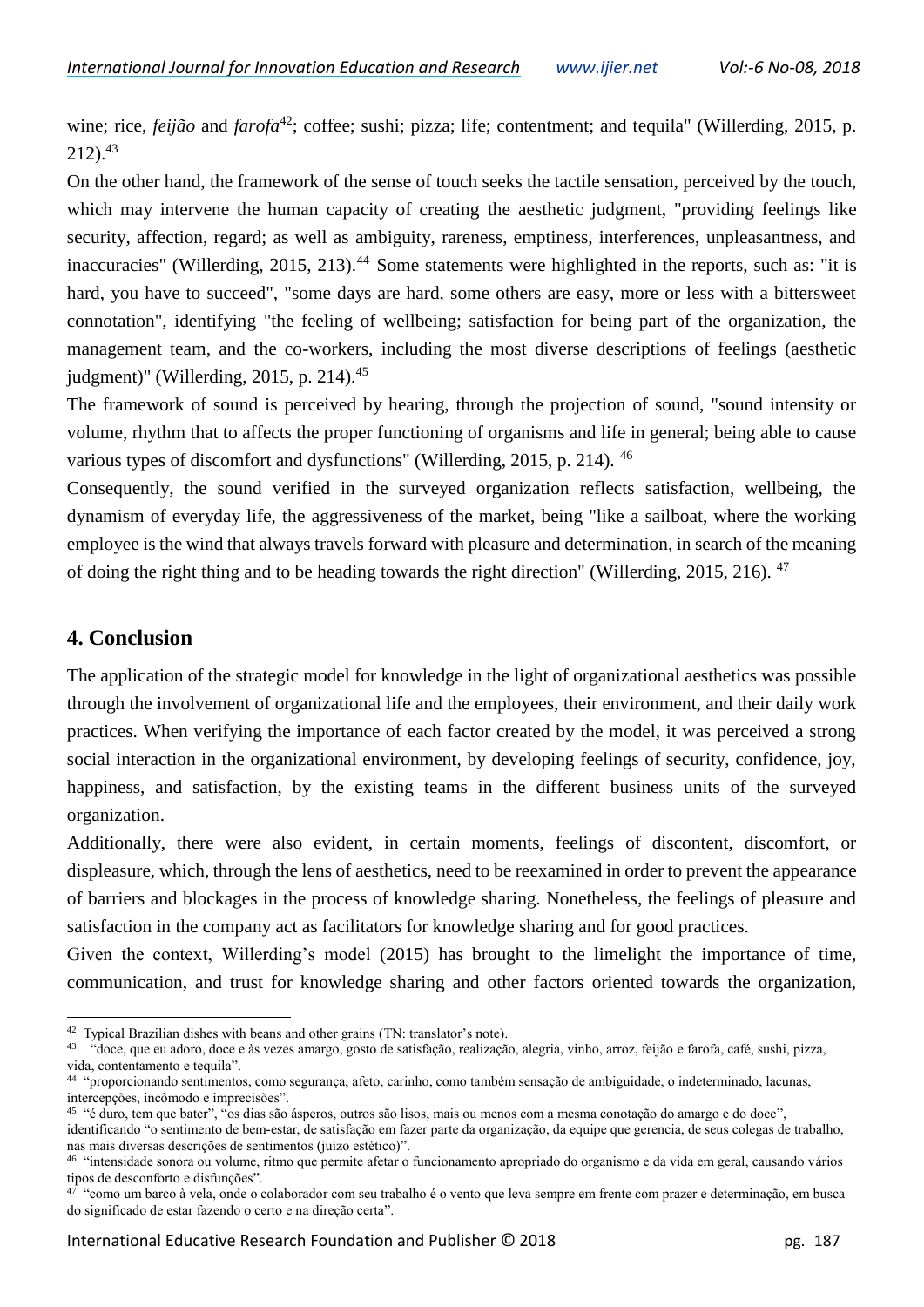considered under its culture, structure, and knowledge transfer strategies, in the light of organizational aesthetics.

When capturing the subjectivity of employees, through the sensory field of the individual, this research broadens the horizons of action of the organizations, allowing a differentiated perspective in their management so that they may reach new conclusions, thus, promoting a competitive differential and a greater socioeconomic development. Also, strong social interaction in the organizational environment awakens a swirl of feelings, sharing the language of the senses, inherent to the human being, as an arena of feelings capable of revealing thoughts and ideas for a better interpretation and understanding of the feelings of employees, in relation to the inherent framework of their experiences and perceptions, by decrypting enigmas.

Enigmas are sensed by the peculiarity of each worker, as an integral part of organizational life, and the more their senses are interpreted, the more it will be possible to advance in the mysteries of the business world, enabling the generation of competitive differential when promoting the desire to share knowledge, prioritizing human features, such as sensitivity, cognition, creativity, imagination, critical thinking, and self-reflection, for the transformation of organizational practices.

#### REFERÊNCIAS

Bardin, L. (2009). *Análise de Conteúdo*. (70 ed.). Lisboa, Portugal: LDA.

Carneiro, J. G. S. P. (2014). *A gestão empreendedora como fator de sucesso nas organizações empresariais*. Administradores.com, Fortaleza, 2008. Disponível em: <http://www.administradores.com.br/producao-academica/a-gestao-empreendedora-como-fator-desucesso-nas-organizacoes-empresariais/2140/>. Acesso em: 2 set. 2014.

Creswell, J. W. (2010). *Projeto de pesquisa: métodos qualitativo, quantitativo e misto*. (3 ed.). Porto Alegre, Brasil: Artmed.

Gherardi, S. (2005). From organizational learning to knowing in pratice. In S. Gherardi. (Ed.). *Organizational knowledge: the texture of workplace learning.* (pp. 1-44). London, Inglaterra: Blackwell.

Hermann, N. (2005). *Ética e estética: a relação quase esquecida*. Porto Alegre, Brasil: EDIPUCRS.

Leal, R. S. (2003). *O estético nas organizações: uma contribuição da filosofia para análise organizacional*. (Doutorado em Administração) – Núcleo de Pós-Graduação em Administração, Universidade Federal da Bahia, Salvador, Brasil.

Lemos, B. N. (2008). *Fatores relevantes de sucesso à transferência do conhecimento tácito: evidências empírico-exploratórias em uma empresa petrolífera brasileira*. (Dissertação de Mestrado em